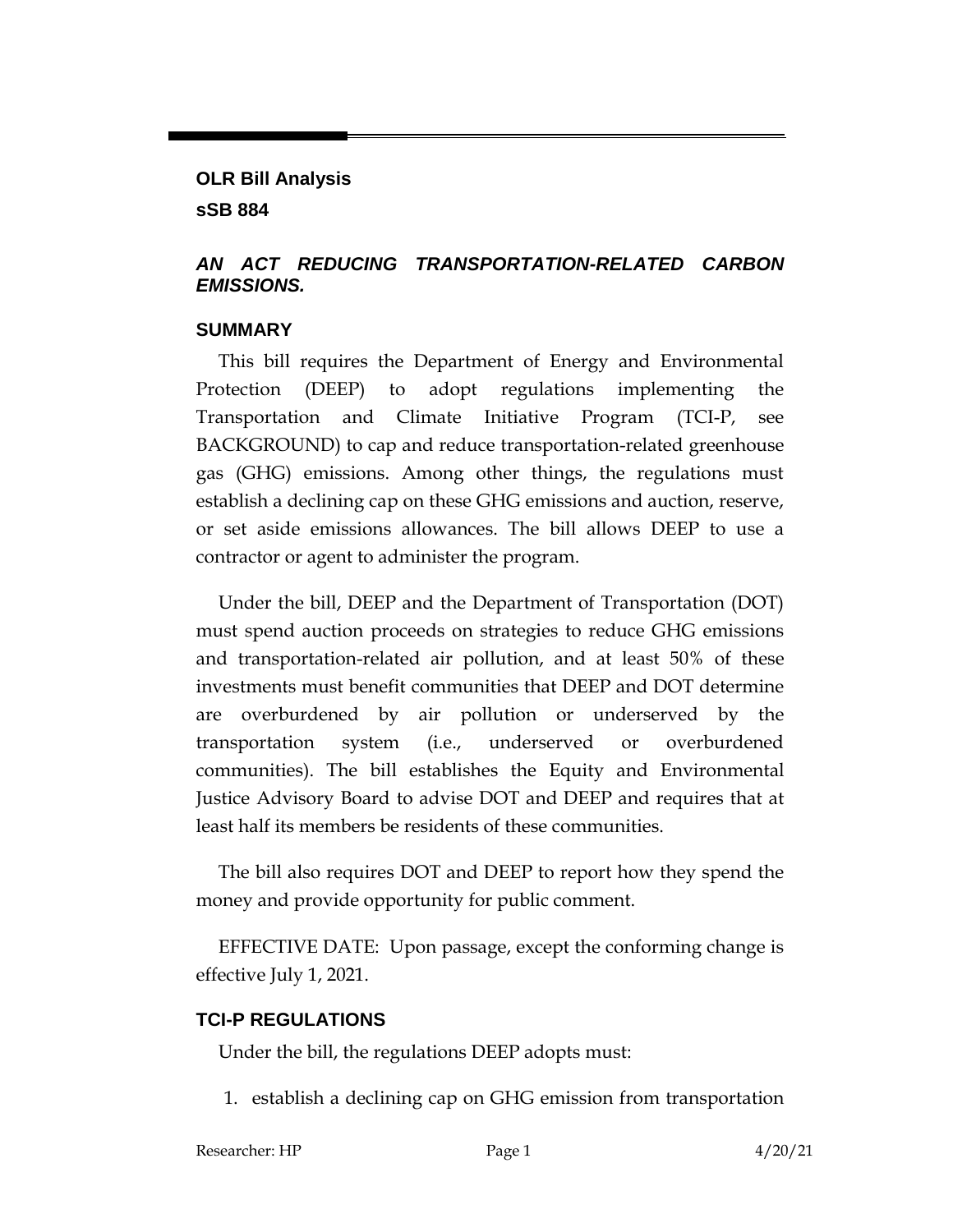and auction, reserve, or set aside emissions allowances;

- 2. require submission of information as necessary to implement the program;
- 3. monitor and require program compliance verification;
- 4. enforce the program's requirements; and
- 5. carry out the program's functions and further its purposes.

The regulations may include provisions to cover the reasonable administrative costs associated with TCI-P implementation, including (1) engaging with overburdened or underserved communities and (2) funding assessment and planning of emission reduction and climate change mitigation measures. The regulations may also cover the reasonable administrative costs associated with state agencies adopting regulations, plans, and policies under the state's GHG reduction law. The costs are capped at 5% of the total annual projected allowance value.

## **AUCTION PROCEEDS**

#### *Deposit of Proceeds*

The bill requires emissions auction proceeds to be deposited into a Transportation and Climate account within the Transportation Grants and Restricted Accounts Fund (TGRAF). By law, this fund must contain all transportation money that (1) is restricted, not available for general use, and (2) was previously accounted for in the Special Transportation Fund (STF) as "Federal and Other Grants" (CGS § 13b-68(c)).

The bill further specifies that auction proceeds are not considered pledged revenue of the TGRAF under the law directing certain funds to the STF (CGS § 13b-61). Funds directed to the STF under this law are used to secure special tax obligation bonds for transportation projects (CGS § 13b-75).

#### *Use of Proceeds*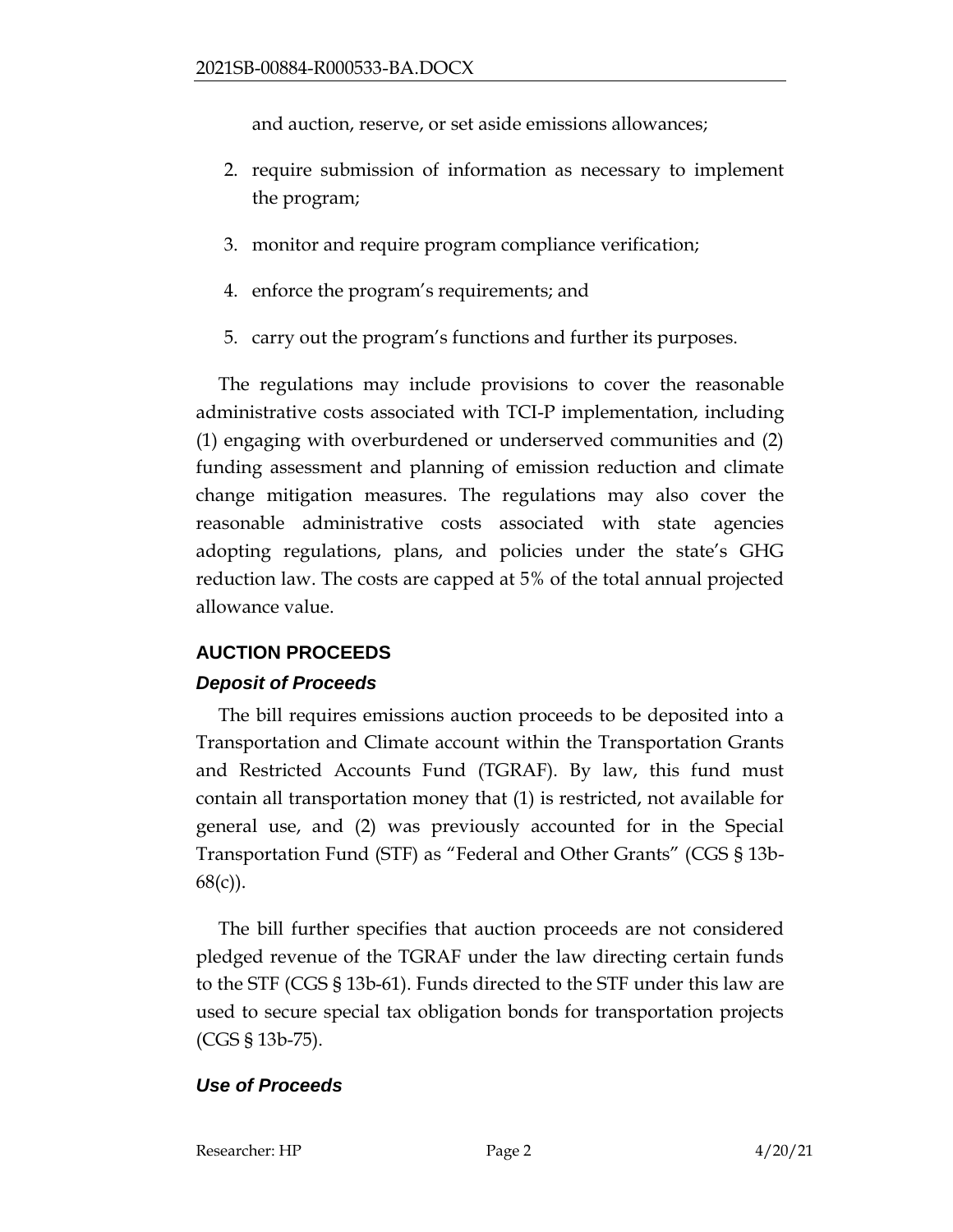Beginning with FY 22, the bill requires DOT and DEEP, with the Office of Policy and Management secretary's approval, to annually invest auction proceeds in strategies designed to reduce GHG emissions and transportation-related air pollution. At least 50% of the proceeds must be invested in a manner designed to ensure that overburdened or underserved communities benefit from transportation projects and policies that reduce emissions from transportation sources.

#### *Annual Report*

Starting by October 1, 2024, DEEP and DOT must annually publish on their websites a report of TCI-P proceeds and investments, including the equitable investment of the proceeds. DEEP and DOT must annually provide the public an opportunity to review and comment on the program.

#### **EQUITY AND ENVIRONMENTAL JUSTICE ADVISORY BOARD**

The bill establishes an Equity and Environmental Justice Advisory Board to (1) advise DEEP and DOT on decision making and equitable outcomes for the program and (2) facilitate input from underserved and overburdened communities on reducing air pollution and improving the transportation system.

Under the bill, the commissioners must jointly determine the number of board members and select stakeholders to serve as members. A majority of the members must be residents of underserved and overburdened communities. The bill also allows the commissioners to establish rules, procedures, and guidelines for the board's operation.

#### **BACKGROUND**

#### *Transportation and Climate Initiative (TCI)*

TCI is a regional collaborative of 12 mid-Atlantic and northeastern states and the District of Columbia. Its purpose is to improve transportation, develop the clean energy economy, and reduce carbon emissions from transportation. In December 2020, four jurisdictions (Connecticut, the District of Columbia, Massachusetts, and Rhode